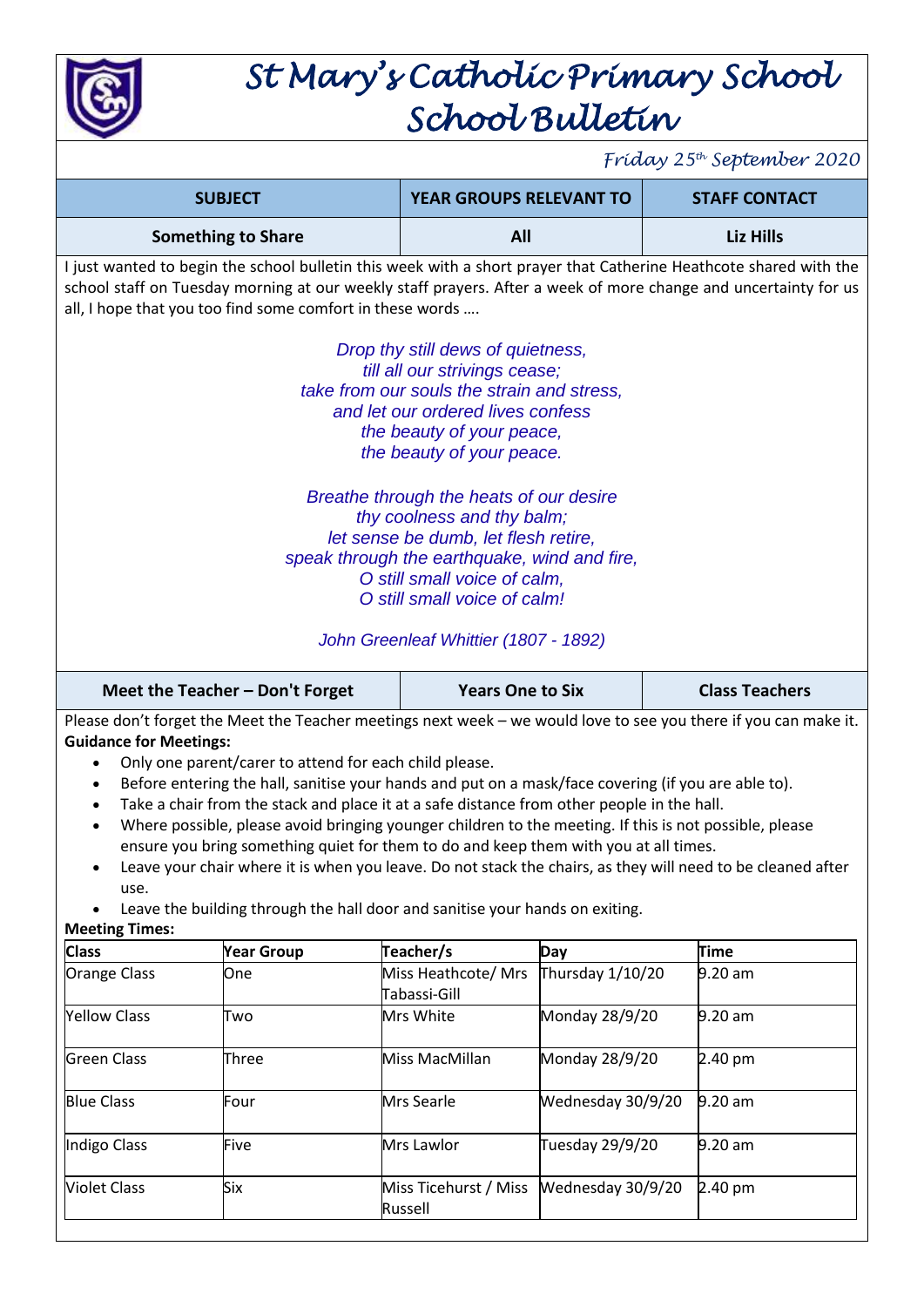| <b>Congratulations</b> | All | <b>Liz Hills</b> |
|------------------------|-----|------------------|
|------------------------|-----|------------------|

I would like to extend my congratulations to Michelle Williams (EYFS Lead and Reception Class Teacher) who has been accepted onto the East Sussex Early Years Lead Practitioner Team. This is a fantastic achievement for Michelle, especially in light of the high number of applicants for this role this year. Michelle will be working to support EYFS practitioners in schools across East Sussex and in so doing will develop and extend her own practice in EYFS, benefitting the children in her class too. St Mary's has a strong history of promoting and providing school to school support and it is really wonderful to continue to build on this with Michelle providing support for colleagues in her area of expertise. Michelle will be released from her teaching commitments on occasions over the course of the year in order to complete her work on the EYFS Lead Practitioner Team.

#### **Morning Drop Off / Afternoon Collection All Liz Hills**

#### **Staying Safe**

As we work through our phased approach to returning the morning drop off and afternoon collection on to the school site (in advance of the wintery weather) please can we remind people that we have requested that only one parent/carer comes onto the school site and that dogs are not brought onto the school driveway at any time. We have asked that parents/carers wear a mask or face covering whilst on the school site. We appreciate that for some people in our community it is not appropriate to wear a mask or face covering. If anyone has concerns regarding this, please do not hesitate to contact the school office to discuss this matter or contact Liz Hills directly [\(head@stmarysrc.e-sussex.sch.uk\)](mailto:head@stmarysrc.e-sussex.sch.uk) if you wish to discuss anything in confidence. We would like to thank you all for your support in ensuring we do all we can to keep the school community safe at this time and for your consideration of other people's personal needs.

#### **Morning Drop Off**

Thank you all so very much for your support in the final amendment to our morning drop off routine this week. We have reviewed this new routine over the course of the last few days and are confident that, with the support and sensible actions of parents/carers, we can continue with the morning drop off at the top of the school drive. Please remember that the school site is not supervised until 8.45 am and so we ask that people refrain from gathering at the top of the drive before this time. If people are able to, please ensure that you take full advantage of the tenminute drop off window and avoid overcrowding the drive – it will help to ensure that everyone remains safe. Please do not feel rushed at this point in the day. We ask that you take your time and approach the drop off point when you feel it is safe to do so. Your considered and careful response is important in enabling us to action the next stage of the plan - to return afternoon collection to the school site. Thank you all for your continued support as we work towards returning as many operational matters to 'as normal as possible' at this unusual time.

| <b>Facebook - Something to Celebrate</b> | All | Liz Hills |
|------------------------------------------|-----|-----------|
|------------------------------------------|-----|-----------|

With the bulletin replacing our newspaper, please can I remind you that we are celebrating the children's learning and achievements on our Facebook page and are providing opportunities for you to share in school life through this platform. Please take some time to check out what has been happening in school this week.

| <b>Macmillan Tea</b> | All | <b>Liz Hills</b> |
|----------------------|-----|------------------|
|----------------------|-----|------------------|

A huge thank you to everyone who supported our very special 'Macmillan Tea' today. The children really enjoyed the opportunity to indulge in a treat and spend time chatting to their friends and classmates. Thank you to everyone for your generous donations – we will let you know how much money we have raised once the count is complete. Thank you to Mrs Botterman for sorting refreshments for all the children and to the Friends of St Mary's whose past fundraising efforts helped to fund this treat for the children. I am so proud of all the children over the last few weeks for the excellent way in which they have settled back to school life and what a joy it was today to have the opportunity to treat the children and raise money for such a fantastic cause at the same time. Well done Team St Mary's!

| <b>Checking if your Child has Coronavirus</b><br><b>Symptoms</b>                                                  | All | Liz Hills |  |  |  |  |  |
|-------------------------------------------------------------------------------------------------------------------|-----|-----------|--|--|--|--|--|
| Please refer to the document sent out with today's school bulletin if you have concerns as to whether or not your |     |           |  |  |  |  |  |
| child is displaying symptoms of the coronavirus. There are many documents available on social media platforms     |     |           |  |  |  |  |  |

detailing symptoms. At St Mary's we are following Government guidance on all matters regarding our Covid19 response, including when assessing children's health. As already stated – if you have concerns regarding your child's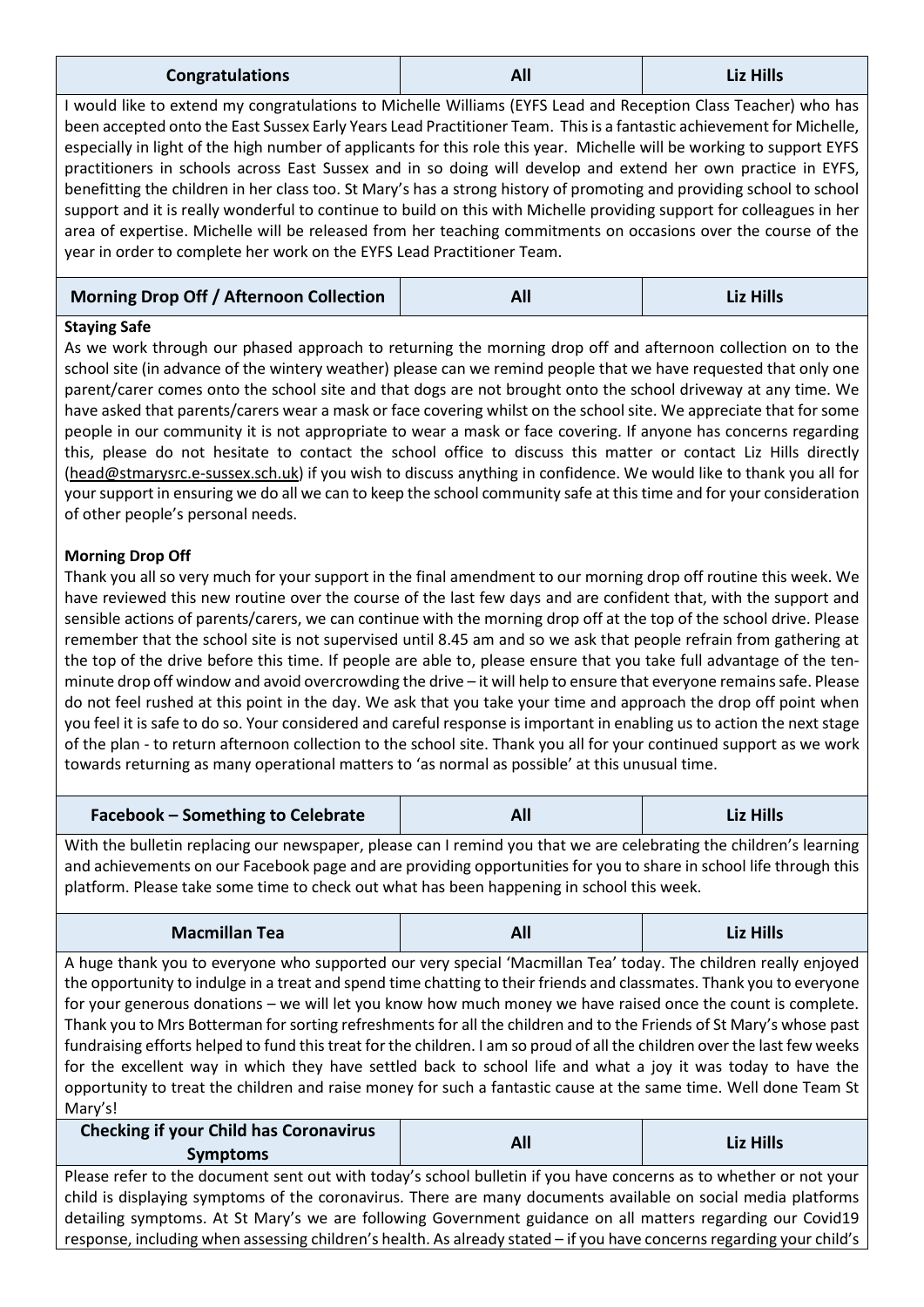| health and whether they should be in school, please contact the school office team who will ensure you are given<br>advice from the SLT of the school.                                                                                                                                                                                                                                                                                                                                                                                                                                                                                                                                                                                                                                       |            |               |  |  |  |  |  |  |  |
|----------------------------------------------------------------------------------------------------------------------------------------------------------------------------------------------------------------------------------------------------------------------------------------------------------------------------------------------------------------------------------------------------------------------------------------------------------------------------------------------------------------------------------------------------------------------------------------------------------------------------------------------------------------------------------------------------------------------------------------------------------------------------------------------|------------|---------------|--|--|--|--|--|--|--|
| <b>Coronavirus Testing</b>                                                                                                                                                                                                                                                                                                                                                                                                                                                                                                                                                                                                                                                                                                                                                                   | All        | <b>Office</b> |  |  |  |  |  |  |  |
| Please find more information about getting a coronavirus test at the following link:<br>https://www.gov.uk/get-coronavirus-<br>test?utm_source=23%20September%202020%20C19&utm_medium=Daily%20Email%20C19&utm_campaign=DfE<br>%20C19                                                                                                                                                                                                                                                                                                                                                                                                                                                                                                                                                         |            |               |  |  |  |  |  |  |  |
| <b>Test and Trace</b>                                                                                                                                                                                                                                                                                                                                                                                                                                                                                                                                                                                                                                                                                                                                                                        | <b>All</b> | <b>Office</b> |  |  |  |  |  |  |  |
| <b>Sharing of Personal Data</b><br>Please note: personal data of employees, parents, pupils and visitors to the school many be shared with NHS/Public<br>Health Agencies where relevant to the Covid19 pandemic.<br><b>NHS Test and Trace COVID-19 App</b><br>This week NHS Test and Trace has launched the NHS COVID-19 app. The app has been launched to help control the<br>spread of coronavirus (COVID-19). It will do this by alerting people who may have been exposed to infection so that<br>they can take action. The app is available to download on smartphones for anyone aged 16 or over. NHS Test and<br>Trace has published guidance and resources to support the use of the app which are available at the following link:<br>https://www.nhs.uk/apps-library/nhs-covid-19/ |            |               |  |  |  |  |  |  |  |
| Translation of guidance for parents and<br><b>Office</b><br>carers on early years providers, schools<br><b>All</b>                                                                                                                                                                                                                                                                                                                                                                                                                                                                                                                                                                                                                                                                           |            |               |  |  |  |  |  |  |  |
| and colleges in the autumn term<br>Please note: The Government have now translated their guidance for parents and carers with children in nursery,<br>school, or college in the autumn term.<br>The guidance is now available in the following languages:<br><b>Arabic</b><br>$\bullet$<br>Bengali<br>Chinese - traditional<br>$\bullet$<br>Chinese - simplified<br>French<br>Gujarati<br>Polish<br>Portuguese<br>Punjabi<br>Romany<br>Somali<br><b>Turkish</b><br>Urdu                                                                                                                                                                                                                                                                                                                      |            |               |  |  |  |  |  |  |  |
| <b>School Health Service Support</b>                                                                                                                                                                                                                                                                                                                                                                                                                                                                                                                                                                                                                                                                                                                                                         | All        | <b>Office</b> |  |  |  |  |  |  |  |
| The School Health Service are working hard to ensure that they can continue to provide healthy lifestyle support<br>to families in a safe and engaging way. Ready, Steady, Go is their free 8 week programme for children aged 4-11                                                                                                                                                                                                                                                                                                                                                                                                                                                                                                                                                          |            |               |  |  |  |  |  |  |  |

to families in a safe and engaging way. [Ready, Steady, Go](https://www.kentcht.nhs.uk/service/school-health-service-east-sussex/ready-steady-go-east-sussex/) is their free 8 week programme for children aged 4-11 and their families. The focus of the programme is to help families achieve and maintain a healthy weight by making small and achievable lifestyle changes. Further information about the programme, to include frequently asked questions can be found [here.](https://www.kentcht.nhs.uk/service/school-health-service-east-sussex/ready-steady-go-east-sussex/)

In response to the COVID-19 pandemic, the service is currently delivering a virtual programme, with weekly sessions lasting up to an hour. The programme covers a range of important lifestyle topics including healthy eating, being active, sleep and screen time. Within the sessions, families will be able to interact in group discussions, ask questions and give opinions, as well as take part in a variety of challenges and activities.

In addition to attending the group sessions, families will also have the opportunity to access 1:1 support throughout the duration of the programme where they can discuss their individual progress.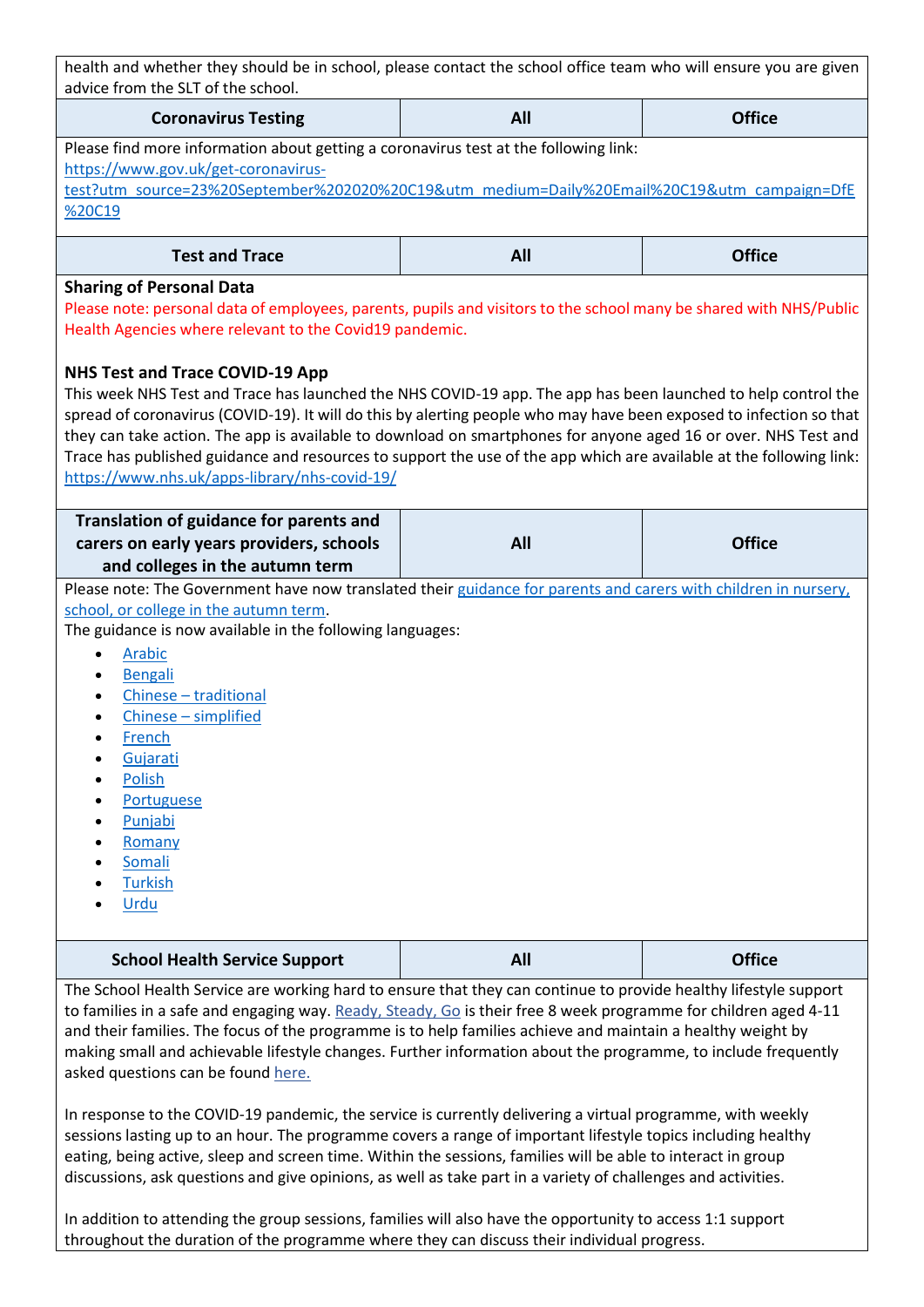The next groups will start the week commencing 5<sup>th</sup> October 2020.

Families can contact the service for further information about the programme on 0300 123 4062 or can self-refer via our online referral link at<https://www.kentcht.nhs.uk/forms/school-health-service-east-sussex-referral-form/>

| Census day - Change of Menu | All | <b>Office</b> |
|-----------------------------|-----|---------------|
|-----------------------------|-----|---------------|

Please note that next Thursday  $1<sup>st</sup>$  October is School Census day. To encourage as many children as possible to enjoy a school meal on this day there is a menu change. The school receives funding for the year based on the number of meals taken on this day.

Attached to this bulletin is a poster for the menu for Thursday. This is a swap from Friday, so Thursday's options of the Veggie Sausage and Mash will be served on Friday 2<sup>nd</sup> October instead. The baguette and jacket potato options are also available on both days as usual.

Please encourage your child to try a hot school meal if they have not done so before. Enjoying a nutritious twocourse school meal at lunchtime supports academic attainment, helps children to concentrate better and has a positive impact on behaviour in the classroom. It will also save you time in the mornings to sit down for a family breakfast and save money by reducing the times you might have to go shopping for lunch ingredients.

School meals are free for children in Reception, Year 1 and Year 2. For Years 3, 4, 5 & 6 the charge is £2.05 per day payable through ParentPay [www.parentpay.com](http://www.parentpay.com/) . If you have not previously set up a ParentPay account in the past, please contact the school office for assistance. Thank you.

| <b>Friends of St Mary's AGM</b>                                                                |  |  |  | All |  |  | <b>FSM</b> |  |  |  |  |  |  |  |
|------------------------------------------------------------------------------------------------|--|--|--|-----|--|--|------------|--|--|--|--|--|--|--|
| The Friends of St Mary's has set a date for their Virtual Annual General Meeting. This will be |  |  |  |     |  |  |            |  |  |  |  |  |  |  |

on Thursday 22<sup>nd</sup> October at 7.30pm. Please note your diaries, all welcome. Further details to follow.

| <b>Office</b><br><b>Transition to Secondary School</b><br><b>Year Six</b> |  |  |  |  |
|---------------------------------------------------------------------------|--|--|--|--|
|---------------------------------------------------------------------------|--|--|--|--|

Sent out with this week's bulletin is a flier from East Sussex regarding applying for secondary school places. Please ensure you read this carefully and action by the deadline: **31st October 2020**.

OOV

**Let's Get Cooking in East Sussex! All Office**

Welcome back, let's get cooking East Sussex! Pleased join us on **Facebook, Instagram and Twitter** to find 6 weekly posts on **foodie facts, activities recipes and more**!

Facebook: [https://www.facebook.com/thesuperyummykitchen/](https://nam03.safelinks.protection.outlook.com/?url=https%3A%2F%2Fwww.facebook.com%2Fthesuperyummykitchen%2F&data=02%7C01%7Cfiona.cooney%40compass-group.co.uk%7C96556596b84040d2be6f08d849d01784%7Ccd62b7dd4b4844bd90e7e143a22c8ead%7C0%7C0%7C637340505719718089&sdata=OgP%2FHK5Q99jj2%2FbTdj4xgPN0jiabUMikdWMMFpovNWg%3D&reserved=0) Instagram: [https://www.instagram.com/thesuperyummykitchen/](https://nam03.safelinks.protection.outlook.com/?url=https%3A%2F%2Fwww.instagram.com%2Fthesuperyummykitchen%2F&data=02%7C01%7Cfiona.cooney%40compass-group.co.uk%7C96556596b84040d2be6f08d849d01784%7Ccd62b7dd4b4844bd90e7e143a22c8ead%7C0%7C0%7C637340505719728084&sdata=dhft3t%2BNxWpx3nM72UYKBDJ3I6vT%2FRIKhHxPW1Yogek%3D&reserved=0)

**East Sussex** County Council